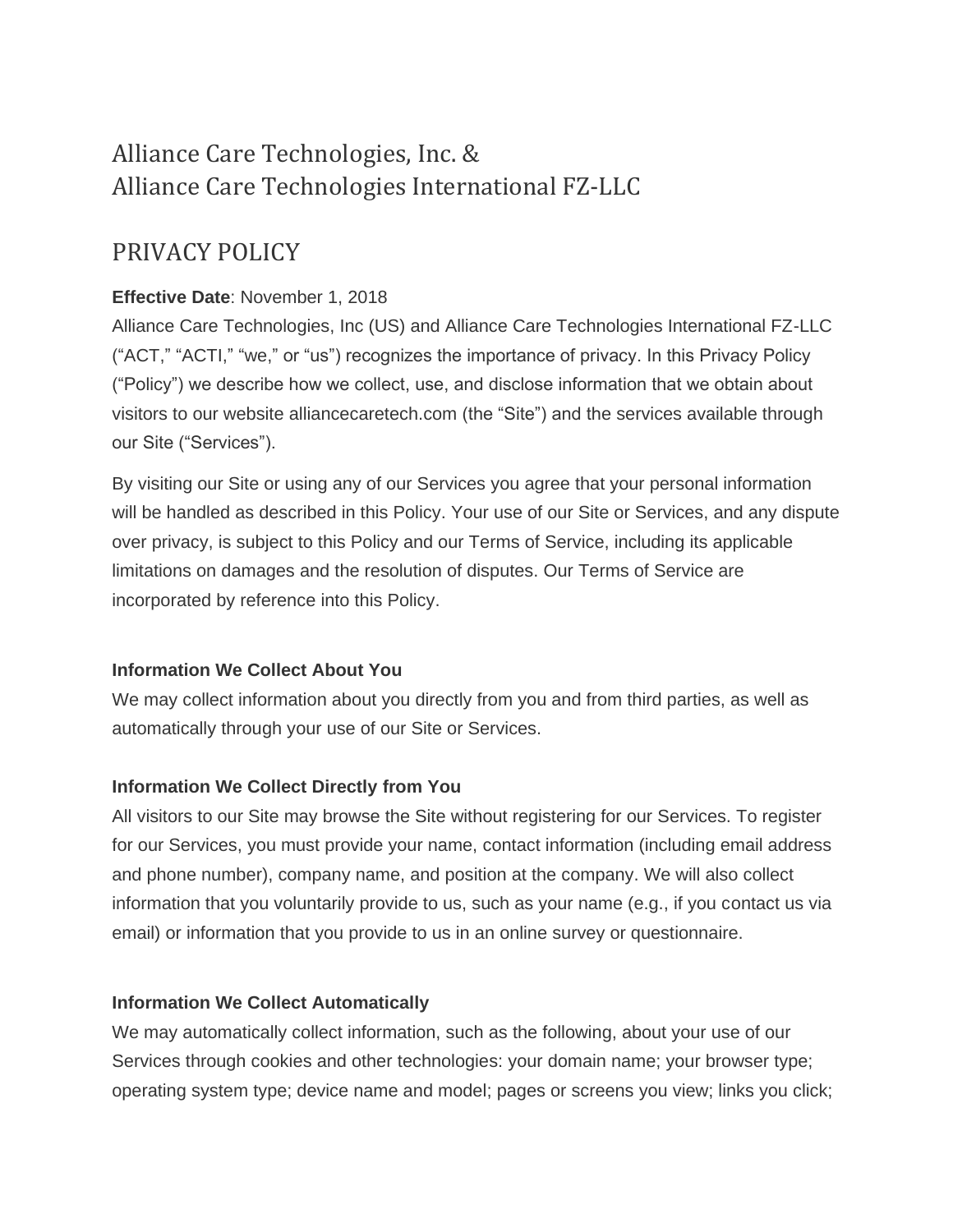your IP address; the length of time you visit or use our Services; and the referring URL, or the webpage that led you to our Site.

We may combine information automatically collected with other information that we have collected about you.

#### **How We Use Your Information**

We use the information we collect about you, including your personal information, for the following purposes:

- To provide and improve our Services; to communicate with you about your use of our Services; to respond to your inquiries; and for other customer service purposes.
- To better understand how users access and use our Services, both on an aggregated and individualized basis; to respond to user desires and preferences; and for other research and analytical purposes.
- To tailor the content and information that we may send or display to you; to offer personalized help and instructions; and to otherwise personalize your experiences while using our Site or Services.
- To provide you with news and newsletters, special offers, and promotions; to contact you about products or information we think may interest you; and for other marketing, advertising, and promotional purposes, including to assist us in advertising our Services on third-party websites. We may provide you with updates and promotional materials via email.
- To send you non-marketing text messages when you have consented to receiving such messages.
- To comply with applicable legal obligations.

## **How We Share Your Information**

We may share your information, including personal information, as follows:

- **Affiliates.** We may disclose your information to our affiliates or subsidiaries for research, marketing, or other purposes consistent with this Policy.
- *Service Providers.* We may disclose your information to vendors, service providers, contractors, agents, or other entities who perform functions on our behalf.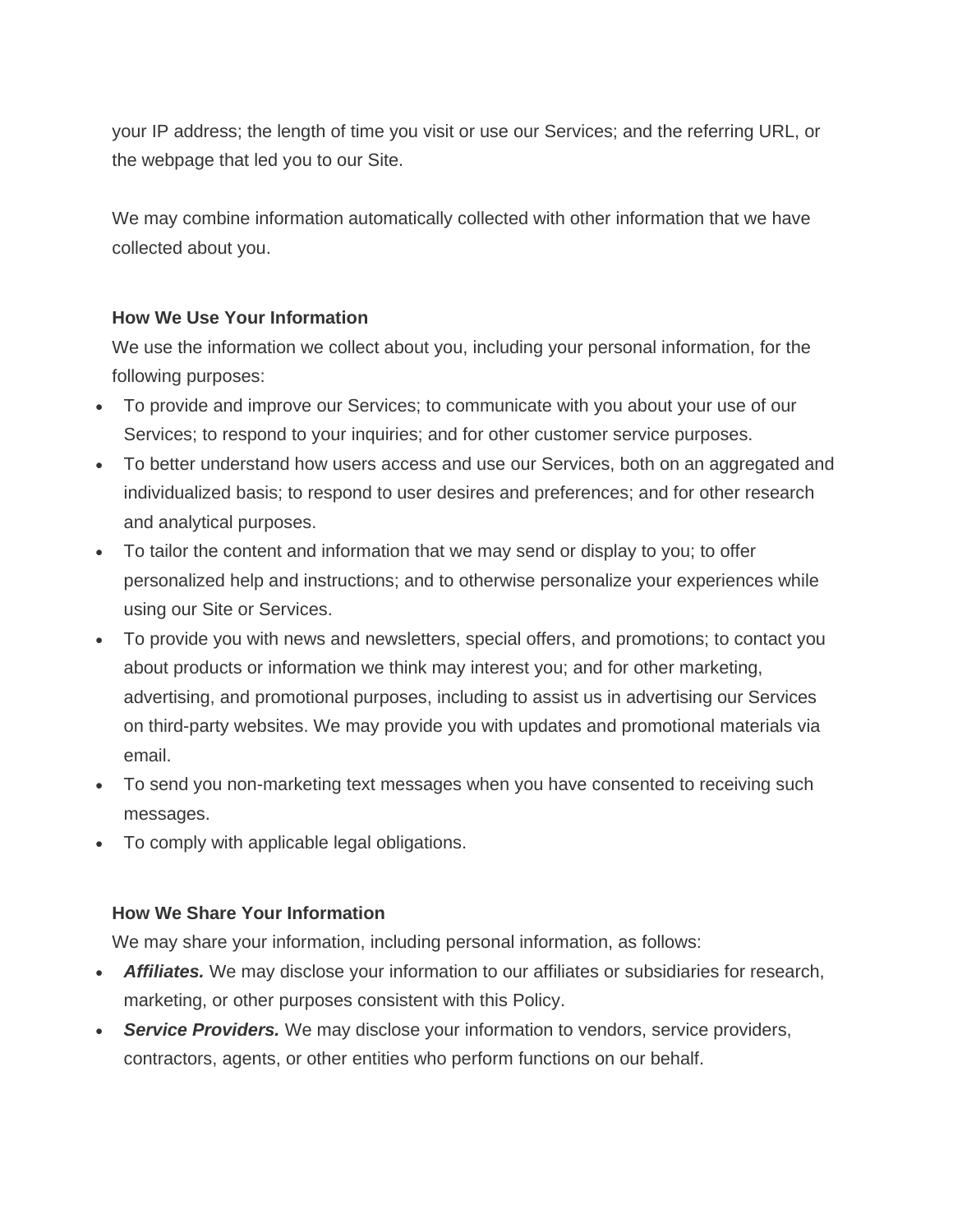- *Business Transfers.* If we are acquired by or merged with another company, if substantially all of our assets are transferred to another company, or as part of a bankruptcy proceeding, we may transfer your information to another entity.
- *In Response to Legal Process.* We may disclose your information in order to comply with the law, a judicial proceeding, court order, or other legal process, such as in response to a court order or a subpoena.
- *To Protect Us and Others.* We also may disclose your information where we believe it is necessary to investigate, prevent or take action regarding illegal activities, suspected fraud, situations involving potential threats to the safety of any person, violations of our Terms of Service or this Policy, or as evidence in litigation in which we are involved.
- *Aggregate and De-Identified Information.* We may share aggregate or de-identified information about users with third parties for marketing, advertising, research, or similar purposes.

#### **Cookies and Other Tracking Mechanisms**

We and our service providers use cookies and other tracking mechanisms to track information about your use of our Site or Services. We or our service providers may combine this information with other personal information we collect about you.

#### **Do Not Track**

Our Site does not respond to Do Not Track signals, but we do not track your activities once you leave our Site. You may disable certain tracking as discussed in this section (e.g., by disabling cookies).

#### **Cookies**

We or our service providers may use cookies to track visitor activity on our Site. A cookie is a text file that a website transfers to your computer's hard drive for record-keeping purposes. We or our service providers may use cookies to track user activities on our Site, such as the pages visited and time spent on our Site. Most browsers allow users to refuse cookies. The Help portion of the toolbar on most browsers will tell you how to prevent your computer from accepting new cookies, how to have the browser notify you when you receive a new cookie, or how to disable cookies altogether. Visitors to our Site who disable cookies may not be able to browse certain areas of the Site.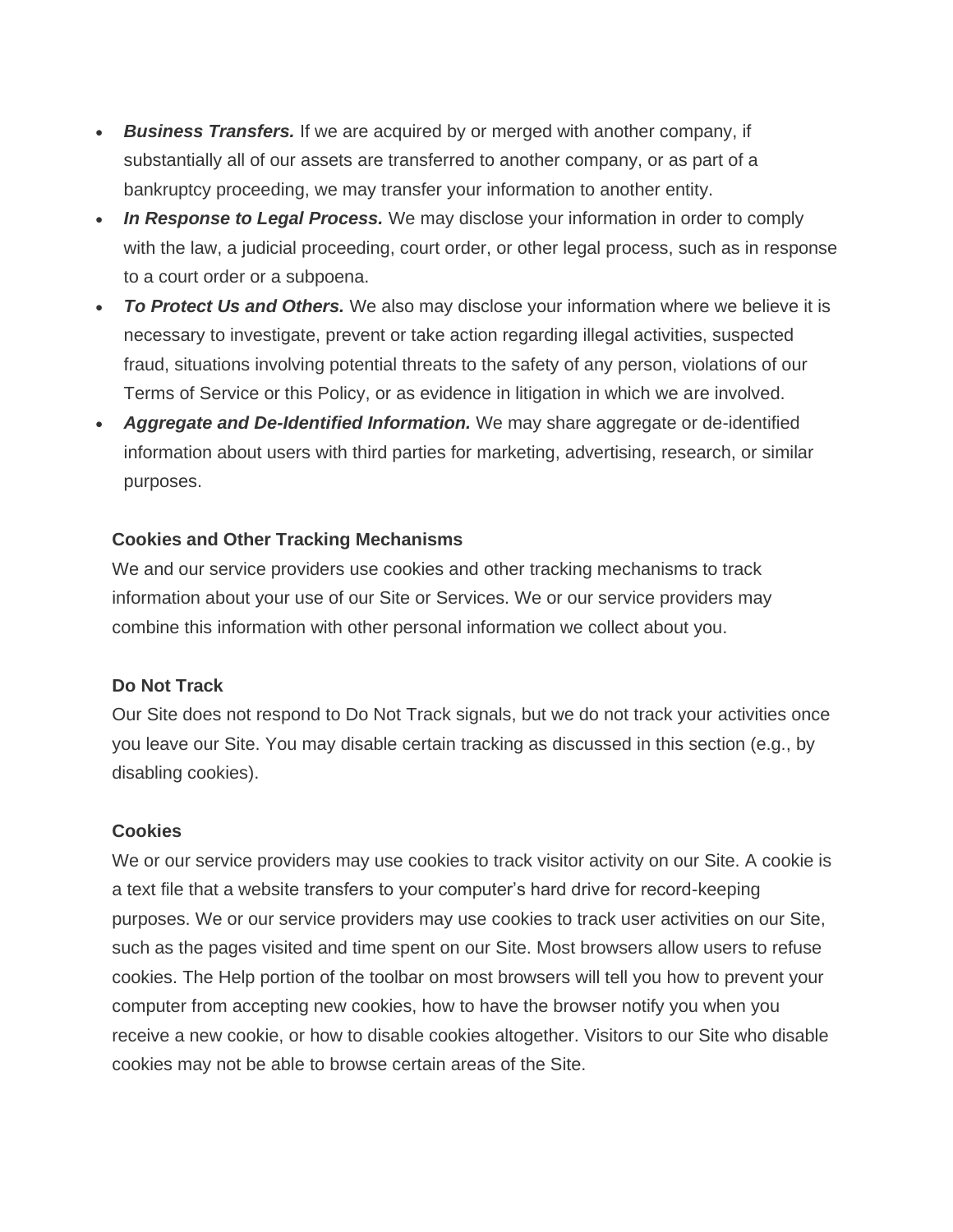#### **Third-Party Analytics**

We or our service providers use automated devices and applications to evaluate use of our Site and Services. We or our service providers use these tools to help us improve our Site Services, performance and user experiences. These entities may use cookies and other tracking technologies to perform their services.

#### **User-Generated Content**

If you post content to our Site or Services, all of the information that you post may be available to all visitors to or users of our Site or Services. Your posting may become public and we cannot prevent such information from being used in a manner that may violate this Policy, the law, or your personal privacy.

#### **Third-Party Links**

Our Site or Services may contain links to third-party websites. Any access to and use of such linked websites is not governed by this Policy but instead is governed by the privacy policies of those third-party websites. We are not responsible for the information practices of such third-party websites.

#### **Security of My Personal Information**

We have implemented security measures to protect the personal information we collect. Please be aware that despite our best efforts, no data security measures can guarantee 100% security. You should take steps to protect against unauthorized access to your password, mobile device and computer by, among other things, signing off after using a shared computer, choosing a robust password that nobody else knows or can easily guess, and keeping your log-in and password private. We are not responsible for any lost, stolen, or compromised passwords or for any activity on your account via unauthorized password activity.

#### **Access to My Personal Information**

You may modify personal information that you have submitted by emailing us at [value@alliancecaretech.com](mailto:value@alliancecaretech.com) .

#### **Marketing Communications**

We may send periodic promotional or informational emails to you. You may opt out of such